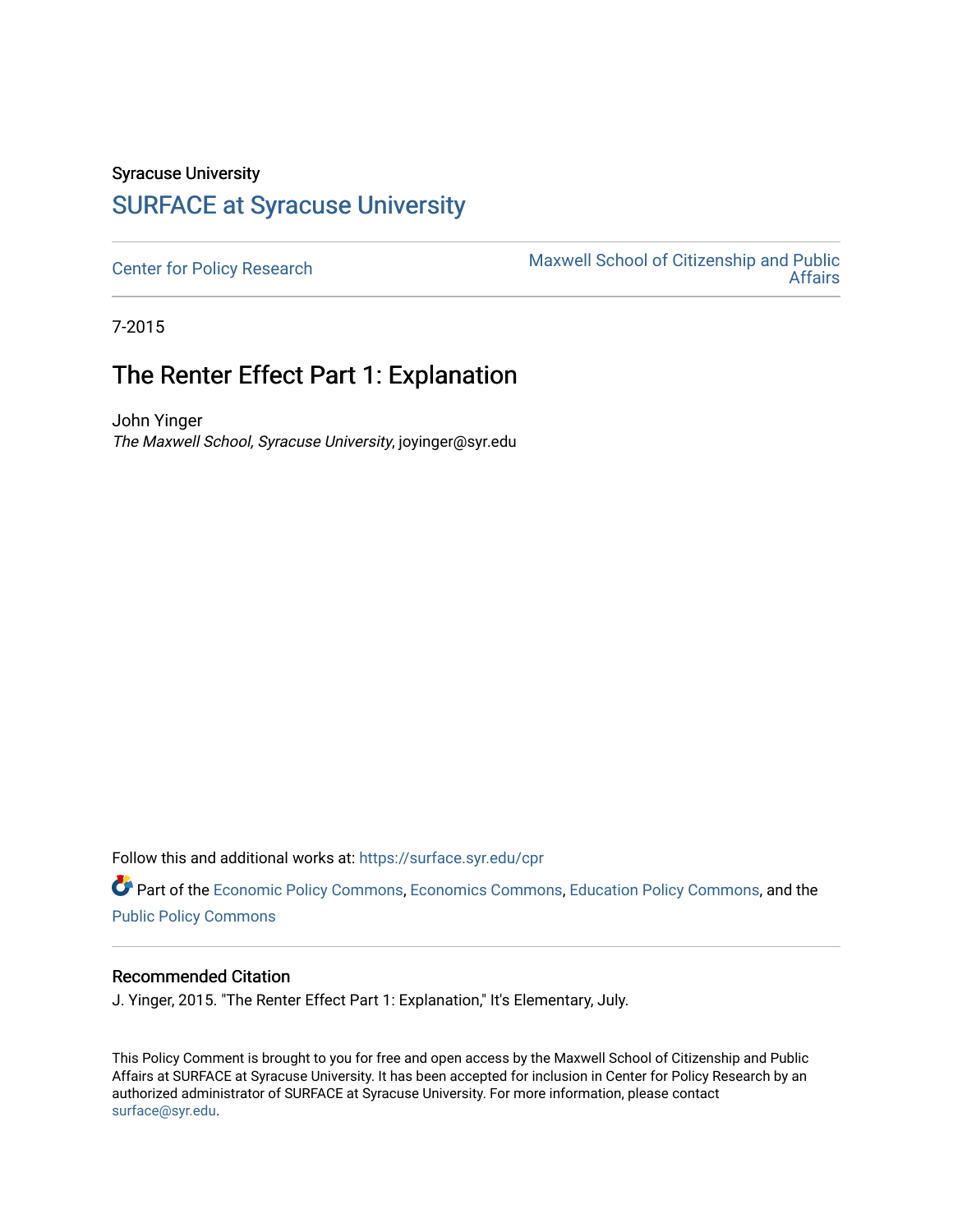It's Elementary

A Monthly Column by EFAP Director John Yinger July 2015

## **The Renter Effect Part 1: Explanation**

This is the first of three columns on an interesting, hypothesized phenomenon called the renter effect. This column explains what this effect is and why it might arise. The second column explores the empirical evidence concerning the renter effect, and the third column explores the policy implications of this effect, should it prove to exist.

The term "renter effect" was coined by Wallace Oates. His definition of this effect has two parts. For the first part he writes "other things equal, the larger the fraction of renters in a community, the higher the level of local public spending per capita. This is the phenomenon that I am calling 'the renter effect.'"[1](#page-4-0) The second part concerns the cause of this outcome. As Oates put it, the renter effect "is the propensity of renters to think *for whatever reasons* that they pay a very low (perhaps zero) tax-price for local public services." These two parts are connected because voters respond to a tax-price (to be defined below) the same way they respond to any other price; a lower tax price implies a higher demand for public services, all else equal. Putting these two parts together, therefore, the renter effect is the impact of renters' low tax prices (real or imagined) on their demand for public services, holding everything except tax price constant.

Thus, the renter effect as the term is used here (and by Oates) has nothing to do with differences between owners and renters in incomes or in preferences for public services. Instead, it only has to do with the possibility that renters may perceive that they have low tax prices compared to owners so that they demand a higher level of public services than owners with the same income and preferences.

A voter's tax price for a particular public services is the amount she must pay through the local tax system (which, for the purposes of this column means through the property tax) for a one-unit increase in the level of this service in her community. As shown by many scholars, a tax price has two components.[2](#page-1-0) The first, which is called the tax share, is the increase in a household's property tax payment when the property tax rate increases enough to raise \$1 per

<sup>1</sup> Wallace E. Oates, "Property Taxation and Local Public Spending: The Renter Effect," *Journal of Urban Economics*, May 2005, pp. 419–431. The quotes are from page 421; the emphasis in the second quote is in the original.

<span id="page-1-0"></span><sup>&</sup>lt;sup>2</sup> For a formal derivation of the tax price (and a discussion of the other technical issues in this column), see Tae Ho Eom, William Duncombe, Phuong Nguyen-Hoang, and John Yinger, "The Unintended Consequences of Property Tax Relief: New York State's STAR Program," *Education Finance and Policy*, Fall 2014, pp. 446-480.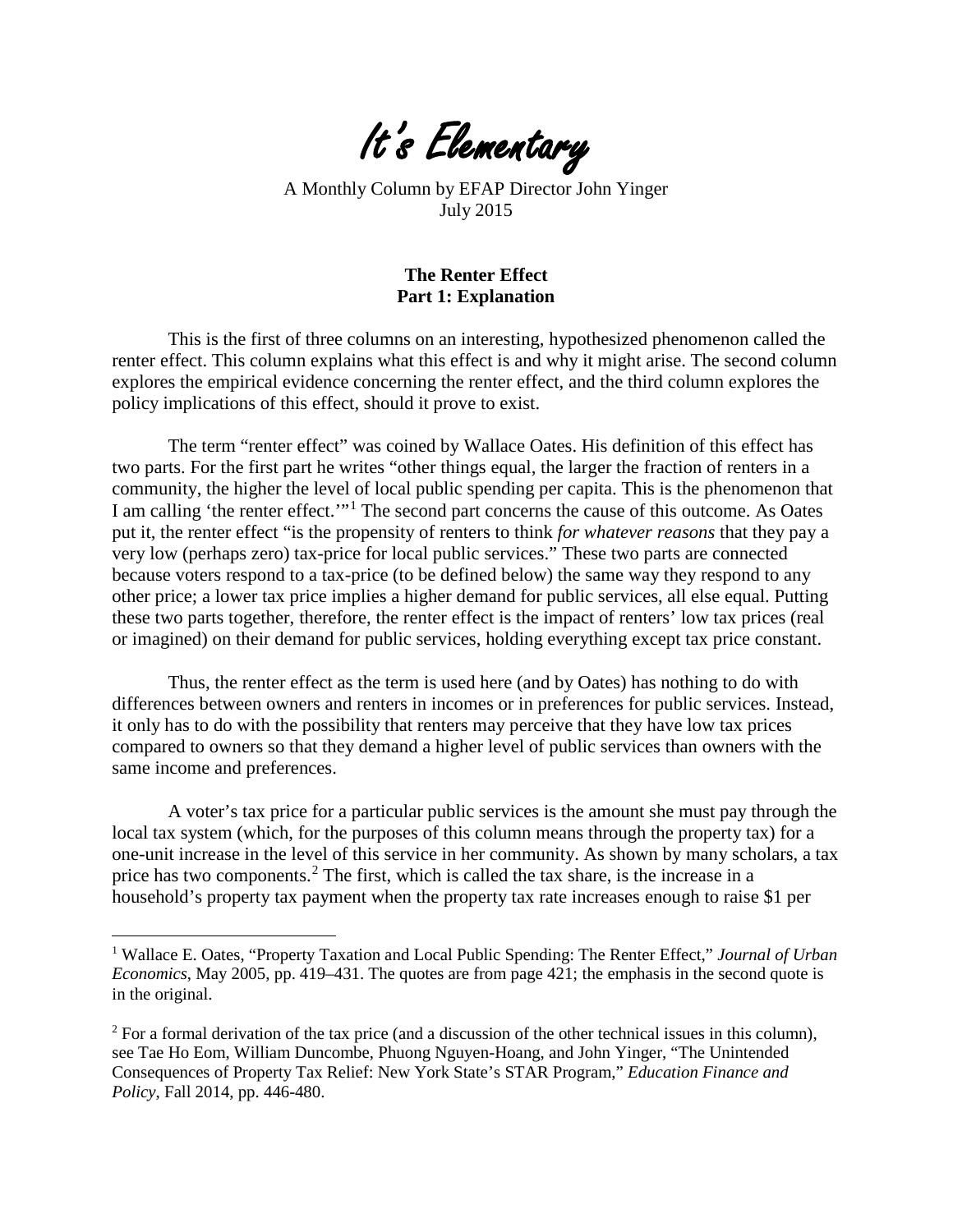household. If all households in a community are alike, the tax share is \$1 for everyone. More realistically, however, households with relatively expensive houses have a higher tax share than those whose houses have below-average values. The marginal cost of a public service depends on the characteristics of a community. The marginal cost of services is the same for everyone in the same community, but it differs widely across communities. As many of my previous columns have discussed, for example, the cost of public education in much higher in a community with a high poverty rate than in a community where poverty is rare.<sup>[3](#page-2-0)</sup>

The tax share is different for owners and renters because owners must write a check to the local government, whereas renters face no such requirement. If renters do pay any of the property tax, it is because landlords, who are the ones writing property tax checks, are able to pass some of the burden on to their tenants in the form of higher rents.

Even with full shifting of the property tax onto tenants, the renter effect could arise because individual apartments tend to have smaller assessed values, and hence smaller property tax shares, than houses.<sup>4</sup> According to standard incidence theory, however, full shifting of the property tax onto tenants is unlikely, at least in an area with many different local governments. So long as a reasonable share of tenants have alternative locations from which to choose, a landlord cannot fully shift property taxes onto tenants without driving them away.<sup>5</sup> Thus, the renter effect could arise because of the relatively low market values of apartments, partial shifting of property taxes into rents, or renters' belief in either of these possibilities.

Further analysis of the renter effect must address two issues. The first issue is that one can observe community level demands but not, in general, the demands of individual voters. As a result, the demand for public services is usually analyzed using what is called a "median voter model." The basic idea behind this type of model is that the household in the middle of the distribution of demands for a public service, who is the median voter, always votes on the winning side, so their demand determines the outcome. Scholars have shown that, under some conditions, the voter with the median income and the median tax share is the median voter. So a standard demand analysis looks at the outcome for a public service at the community level as a function of the community's median income and tax share.

Unfortunately, however, this approach runs into difficulty when a community contains both owners and renters. The median tax share for owners is relatively easy to observe. In the case of education, for example, it can be shown to equal the median house value in a community divided by the community's property value per pupil. The median tax share for renters cannot be

<span id="page-2-0"></span><sup>&</sup>lt;sup>3</sup> See, for example, my November 2013 column. The distinction between within-community and acrosscommunity variation in marginal cost will prove to be important in my next column.

<span id="page-2-1"></span><sup>4</sup> Apartments are not, of course, individually assessed, but they have an implicit assessed value based on the assessed value of the building in which they are located.

<span id="page-2-2"></span><sup>5</sup> As pointed out by Robert J. Carroll and John Yinger ("Is the Property Tax a Benefit Tax? The Case of Rental Housing," *National Tax Journal*, June 1994, pp. 295-316), mobile tenants are willing to pay more for an apartment in a community with better public services but are not willing to pay more simply because property taxes are higher, holding public services constant.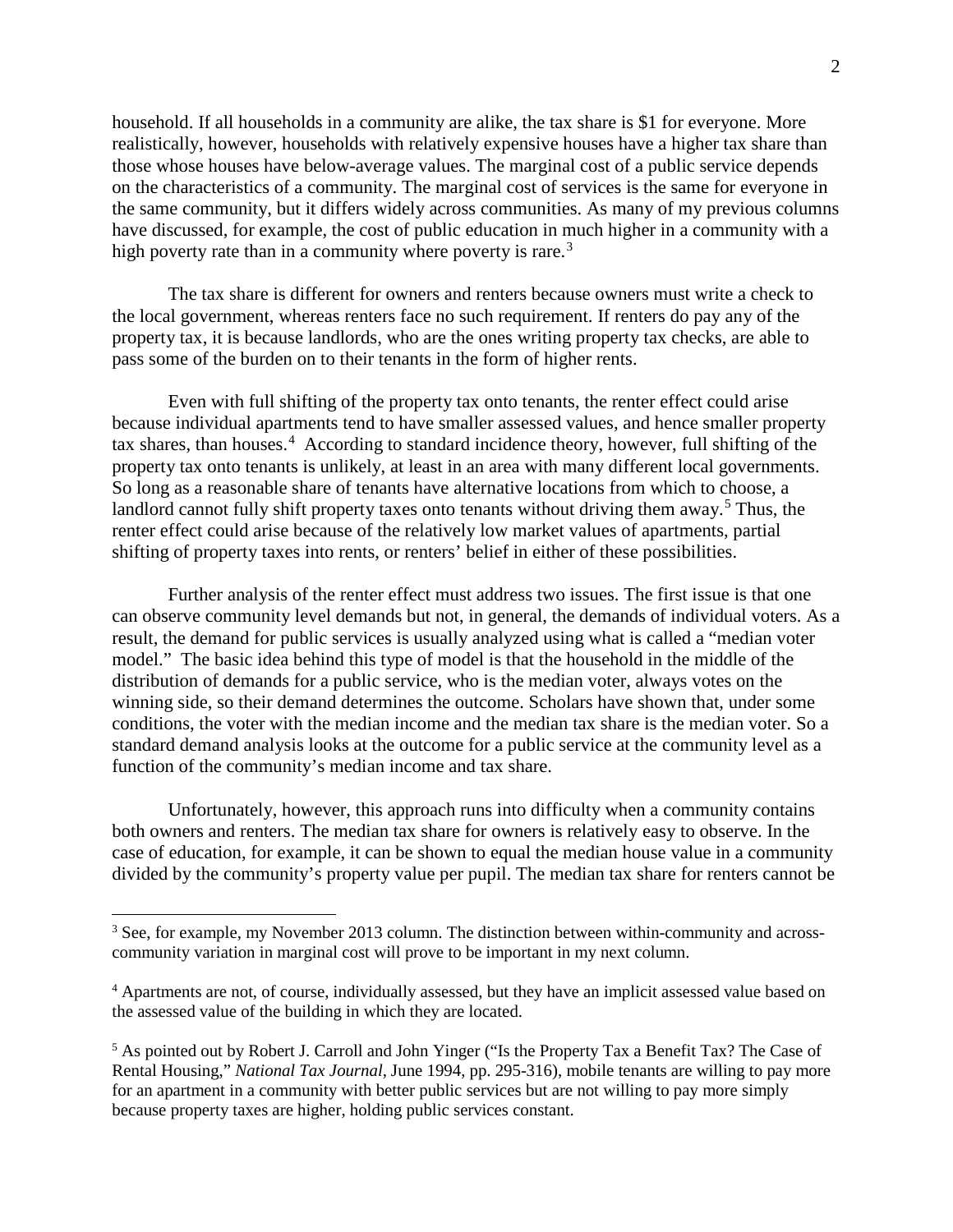observed, however, because it depends on the extent of tax shifting, which is unknown. Moreover, even if the median renter tax share could be observed, the overall median tax share in the community could not be calculated, because it depends on the extent to which the owner and renter tax-share distributions overlap.

One way to handle this situation, which was introduced by Oates, is to assume that the perceived tax share of every renter household falls below the median tax share for owners. In this case, the use of the median owner tax share in a demand regression overstates the median tax share in the community, and the degree of overstatement increases with the community's renter share. Including the percentage of households who are renters in an estimated demand equation can therefore be seen as a rough correction for this overstatement—and as a test of the renter effect. Like any price variable, the owner tax-share variable is expected to have a negative sign, so the renter effect predicts a positive sign for the percent-renter variable.

The second issue is that renters differ from owners in another important way that works in the opposite direction from the renter effect, namely, that increases in the rents for their apartments represent a cost to them, not a capital gain. As many scholars have shown, an increase in the quality of local public services results in higher house values, so people who own a home receive a capital gain when the increase takes place. [6](#page-3-0) They can either stay in their house and receive the higher public services or sell their house and receive the present value of the increase in services as a capital gain. Service quality increases also lead to rent increases. Renters benefit from an improvement in local public services, but the value of this benefit is cancelled out by an increase in their rent. Indeed, one might argue that renters do not care about the public service level because of this link to rents.<sup>[7](#page-3-1)</sup>

The impact of public service quality on rents has not been studied as much as the impact of public service quality on house values. Nevertheless, several studies, including one by Oates, have found that rents do reflect public service quality.<sup>[8](#page-3-2)</sup> If these studies are correct, it is difficult to see how the renter effect could arise. After all, renters are the ones who bid more for apartments in places where public services are higher (all else equal), so it is implausible to assume that renters are unaware of this relationship when they vote for local public services. With full reflection of service quality in rents and no renter illusion, renters will be indifferent to service quality increases, and their voting behavior will not be influenced by their tax share, real or perceived. In this case, the median tax share for owners is the appropriate variable in a

<span id="page-3-0"></span><sup>6</sup> See, for example, Phuong Nguyen-Hoang and John Yinger, "The Capitalization of School Quality into House Values: A Review," *Journal of Housing Economics*, March 2011, pp. 30-48.

<span id="page-3-1"></span><sup>7</sup> This is not a new point. See the discussion on page 2020 in Stephen Ross and John Yinger, "Sorting and Voting: A Review of the Literature on Urban Public Finance," in *Handbook of Urban and Regional Economics, Volume 3, Applied Urban Economics*, P. Cheshire and E. S. Mills, eds. (Amsterdam: North-Holland, 1999), pp. 2001-2060.

<span id="page-3-2"></span><sup>8</sup> J.D. Heinberg and Wallace E. Oates, "The Incidence of Differential Property Taxes on Urban Housing: A Comment and Some Further Evidence," *National Tax Journal*, March 1970, pp. 92-98.